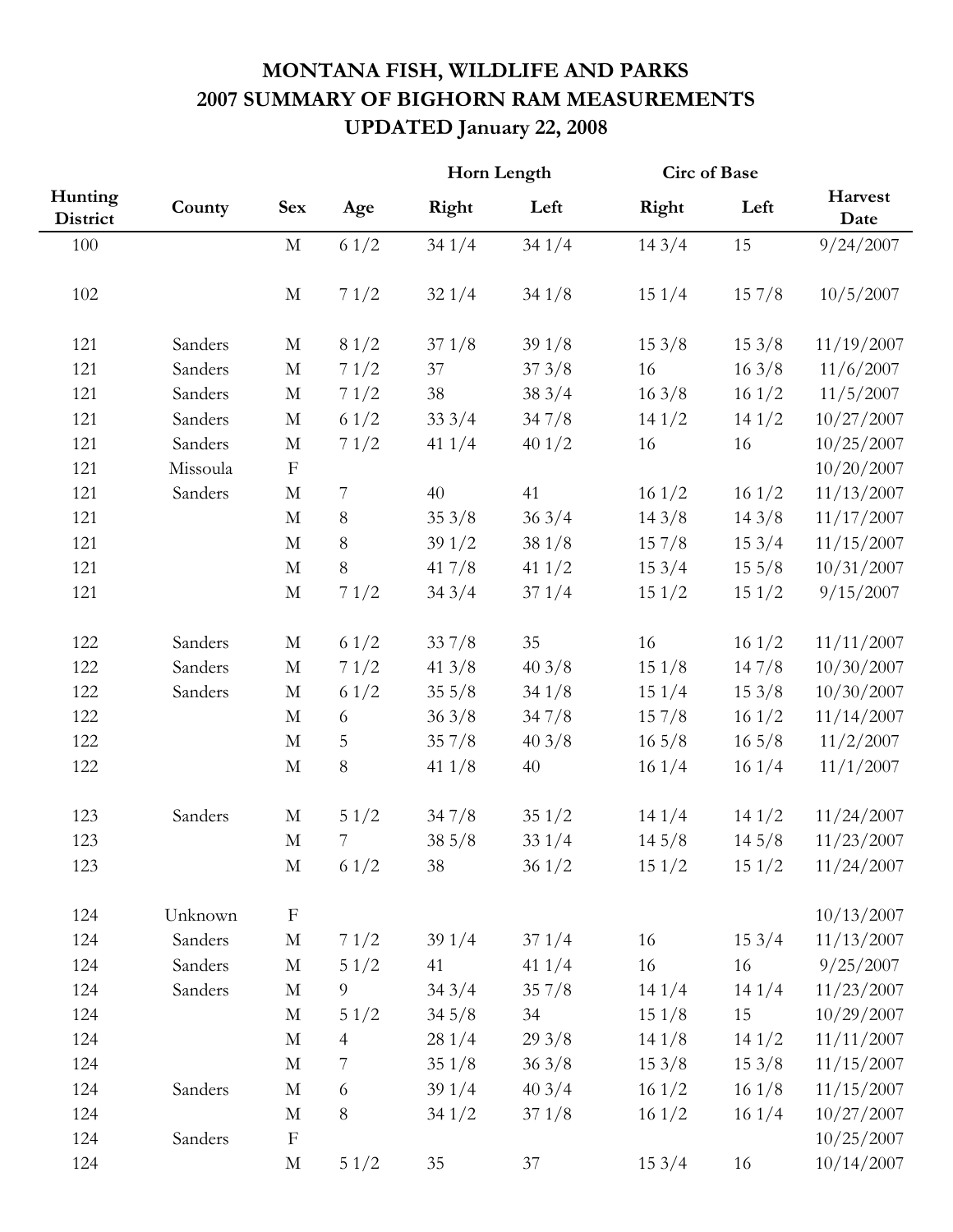| 124 |            | $\mathbf M$               | 71/2           | 38              | 39    | 153/8 | 151/2 | 10/17/2007 |
|-----|------------|---------------------------|----------------|-----------------|-------|-------|-------|------------|
| 203 | Missoula   | $\mathbf M$               | $8\,$          | 35              | 37    | 161/2 | 16    | 11/25/2007 |
| 203 | Missoula   | $\mathbf F$               |                |                 |       |       |       | 10/20/2007 |
| 203 | Missoula   | $\mathbf M$               | 9              | $35\frac{5}{8}$ | 391/8 | 151/8 | 151/8 | 10/28/2007 |
| 203 | Missoula   | $\mathbf M$               | 6              | 351/4           | 373/4 | 161/2 | 161/4 | 11/3/2007  |
| 203 | Missoula   | $\mathbf F$               |                |                 |       |       |       | 10/27/2007 |
| 203 | Missoula   | $\mathbf F$               |                |                 |       |       |       |            |
| 203 | Missoula   | $\boldsymbol{\mathrm{F}}$ |                |                 |       |       |       | 10/6/2007  |
| 203 | Unknown    | $\boldsymbol{F}$          |                |                 |       |       |       | 9/17/2007  |
| 203 | Missoula   | $\mathbf M$               | 9              | 363/4           | 393/4 | 151/4 | 15    | 9/27/2007  |
| 203 | Missoula   | $\mathbf F$               |                |                 |       |       |       | 9/21/2007  |
| 203 | Missoula   | $\boldsymbol{\mathrm{F}}$ |                |                 |       |       |       | 9/17/2007  |
| 210 | Missoula   | $\mathbf M$               | 61/2           | 37              | 373/8 | 151/4 | 151/4 | 11/11/2007 |
| 210 | Granite    | $\mathbf M$               | 9              | 401/4           | 393/8 | 16    | 161/8 | 11/10/2007 |
| 210 | Unknown    | $\boldsymbol{\mathrm{F}}$ |                |                 |       |       |       | 11/17/2007 |
| 210 | Missoula   | $\mathbf M$               | $\overline{9}$ | 37              | 36    | 14    | 13    | 9/30/2007  |
| 210 | Granite    | $\mathbf M$               | $8\,$          | 391/8           | 38    | 161/2 | 163/8 | 9/30/2007  |
| 210 | Unknown    | $\mathbf F$               |                |                 |       |       |       | 9/15/2007  |
| 210 | Granite    | $\mathbf F$               |                |                 |       |       |       | 9/22/2007  |
| 212 | Powell     | $\mathbf M$               | $8\,$          | 403/4           | 41    | 153/4 | 153/4 | 10/24/2007 |
| 213 | Deer Lodge | $\mathbf M$               |                |                 |       |       |       | 11/23/2007 |
| 213 | Granite    | $\boldsymbol{\mathrm{F}}$ |                |                 |       |       |       | 11/9/2007  |
| 213 | Deer Lodge | $\mathbf M$               | 81/2           | 371/4           | 383/8 | 15    | 15    | 11/11/2007 |
| 213 | Deer Lodge | $\mathbf M$               | $\overline{9}$ | 331/2           | 393/4 | 143/4 | 143/4 | 11/13/2007 |
| 213 | Unknown    | $\boldsymbol{F}$          |                |                 |       |       |       | 9/22/2007  |
| 213 | Deer Lodge | $\mathbf M$               | $\overline{9}$ | 353/4           | 353/4 | 147/8 | 143/4 | 10/14/2007 |
| 213 | Deer Lodge | $\mathbf M$               | $\overline{9}$ | 39              | 40    | 153/8 | 151/2 | 9/22/2007  |
| 213 | Deer Lodge | $\mathbf M$               |                | 31              | 381/2 | 151/2 | 151/2 | 10/8/2007  |
| 213 | Deer Lodge | $\mathbf M$               | $8\,$          | 341/2           | 351/4 | 15    | 15    | 11/2/2007  |
| 213 | Deer Lodge | $\mathbf M$               | $\sqrt{6}$     | 343/4           | 341/4 | 151/2 | 151/2 | 11/4/2007  |
| 213 | Deer Lodge |                           | 8              | 353/4           | 351/2 | 15    | 15    | 10/27/2007 |
| 213 | Unknown    | $\boldsymbol{F}$          |                |                 |       |       |       | 10/13/2007 |
| 213 | Deer Lodge | $\boldsymbol{\mathrm{F}}$ |                |                 |       |       |       | 10/10/2007 |
| 213 | Deer Lodge | $\boldsymbol{\mathrm{F}}$ |                |                 |       |       |       | 10/5/2007  |
| 213 | Deer Lodge | $\boldsymbol{\mathrm{F}}$ |                |                 |       |       |       | 9/30/2007  |
| 213 | Deer Lodge | $\boldsymbol{\mathrm{F}}$ |                |                 |       |       |       | 9/30/2007  |
| 213 | Unknown    | $\boldsymbol{\mathrm{F}}$ |                |                 |       |       |       | 9/15/2007  |
| 213 | Deer Lodge | $\boldsymbol{\mathrm{F}}$ |                |                 |       |       |       | 9/20/2007  |
| 213 | Deer Lodge | $\boldsymbol{\mathrm{F}}$ |                |                 |       |       |       | 9/15/2007  |
| 213 | Deer Lodge | $\boldsymbol{\mathrm{F}}$ |                |                 |       |       |       | 9/15/2007  |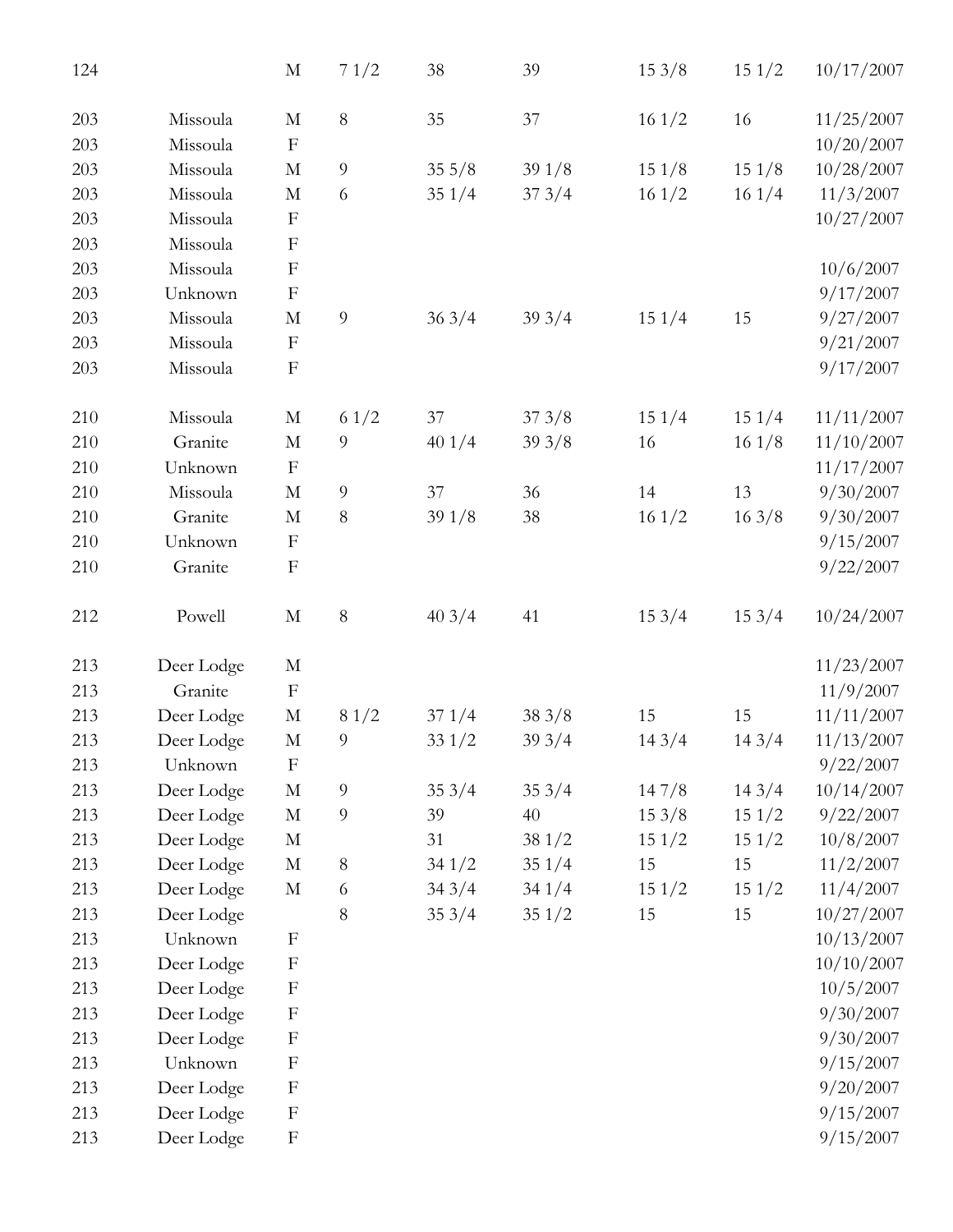| 216 | Unknown  | $\mathbf M$               | 4                | 31       | 321/2           | 161/2           | 16    | 9/30/2007  |
|-----|----------|---------------------------|------------------|----------|-----------------|-----------------|-------|------------|
| 216 | Granite  | $\mathbf M$               | 6                | 351/8    | 37              | 151/2           | 151/2 | 10/21/2007 |
| 216 | Granite  | $\mathbf M$               | 5                | 35       | 361/2           | $15\frac{5}{8}$ | 16    | 10/28/2007 |
| 216 | Granite  | M                         | 5                | 381/4    | 37              | 17              | 163/4 | 10/27/2007 |
| 216 | Granite  | $\mathbf F$               |                  |          |                 |                 |       | 10/31/2007 |
| 216 | Unknown  | $\mathbf F$               |                  |          |                 |                 |       | 10/23/2007 |
| 216 | Granite  | $\boldsymbol{\mathrm{F}}$ |                  |          |                 |                 |       | 10/12/2007 |
| 216 | Granite  | $\boldsymbol{\mathrm{F}}$ |                  |          |                 |                 |       | 10/10/2007 |
| 216 | Granite  | $\boldsymbol{\mathrm{F}}$ |                  |          |                 |                 |       | 10/6/2007  |
| 216 | Granite  | $\boldsymbol{\mathrm{F}}$ |                  |          |                 |                 |       | 9/18/2007  |
| 216 | Granite  | $\boldsymbol{\mathrm{F}}$ |                  |          |                 |                 |       | 9/27/2007  |
| 216 | Unknown  | $\mathbf M$               | 61/2             | 355/8    | $37\,$          | 151/4           | 151/2 | 9/16/2007  |
| 216 | Unknown  | $\boldsymbol{\mathrm{F}}$ |                  |          |                 |                 |       | 9/25/2007  |
| 250 | Ravalli  | $\mathbf M$               | 5                | 317/8    | 323/8           | 151/8           | 153/8 | 10/22/2007 |
| 250 | Ravalli  | $\mathbf M$               | $\overline{9}$   | 301/2    | 311/2           | 145/8           | 133/8 | 9/20/2007  |
| 261 | Ravalli  | $\mathbf M$               | $\overline{7}$   | 41 $3/8$ | 42              | 163/8           | 161/4 | 11/10/2007 |
| 261 | Ravalli  | $\mathbf M$               | $\overline{9}$   | 34       | 321/8           | 14              | 14    | 9/18/2007  |
| 261 | Ravalli  | $\mathbf M$               | 6                | 36       | 371/4           | 143/4           | 143/4 | 9/20/2007  |
| 261 | Ravalli  | $\mathbf M$               | $\sqrt{6}$       | 353/8    | 343/4           | 15              | 151/4 | 9/29/2007  |
| 261 | Ravalli  | $\mathbf M$               | $8\,$            | 363/8    | 35              | 15              | 15    | 11/4/2007  |
| 270 | Ravalli  | $\boldsymbol{F}$          |                  |          |                 |                 |       | 11/12/2007 |
| 270 | Ravalli  | $\mathbf M$               | $8\,$            | 353/4    | 351/2           | 15              | 151/8 | 9/15/2007  |
| 270 | Unknown  | $\mathbf M$               | 6                | 35       | 36              | 17              | 167/8 | 9/30/2007  |
| 270 | Ravalli  | $\mathbf M$               | 7                | 37       | 371/2           | 143/4           | 15    | 10/6/2007  |
| 270 | Ravalli  | $\boldsymbol{\mathrm{F}}$ |                  |          |                 |                 |       | 10/7/2007  |
| 270 | Valley   | $\mathbf F$               |                  |          |                 |                 |       | 11/2/2007  |
| 270 | Valley   | $\boldsymbol{\mathrm{F}}$ |                  |          |                 |                 |       | 10/15/2007 |
| 270 | Ravalli  | $\mathbf M$               | $\boldsymbol{7}$ | 363/4    | 371/2           | 143/4           | 143/4 | 9/23/2007  |
| 270 | Ravalli  | $\mathbf{F}$              |                  |          |                 |                 |       |            |
| 270 | Ravalli  | M                         | 5                | 36       | 37              | 16              | 16    | 9/16/2007  |
| 270 | Ravalli  | $\boldsymbol{\mathrm{F}}$ |                  |          |                 |                 |       | 9/15/2007  |
| 283 | Missoula | $\mathbf F$               |                  |          |                 |                 |       | 11/10/2007 |
| 283 | Missoula | $\mathbf M$               | 5                | 371/4    | $37\frac{5}{8}$ | 153/4           | 151/2 | 11/20/2007 |
| 283 | Missoula | $\mathbf M$               | $\overline{9}$   | 381/4    | 357/8           | 151/8           | 151/8 | 11/20/2007 |
| 283 | Missoula | M                         | 7                | 363/8    | 353/4           | 153/4           | 157/8 | 11/8/2007  |
| 303 | Park     | $\mathbf M$               | 61/2             | 321/4    | 313/4           | 151/4           | 147/8 | 10/23/2007 |
| 303 | Park     | $\mathbf M$               | 61/2             | 331/8    | 331/4           | 153/4           | 151/4 | 10/23/2007 |
| 303 | Park     | $\mathbf M$               | 31/2             | 271/8    | 281/2           | 141/4           | 141/2 | 10/19/2007 |
| 304 | Park     | M                         | 101/2            | 341/4    | 383/8           | 151/4           | 153/8 | 11/8/2007  |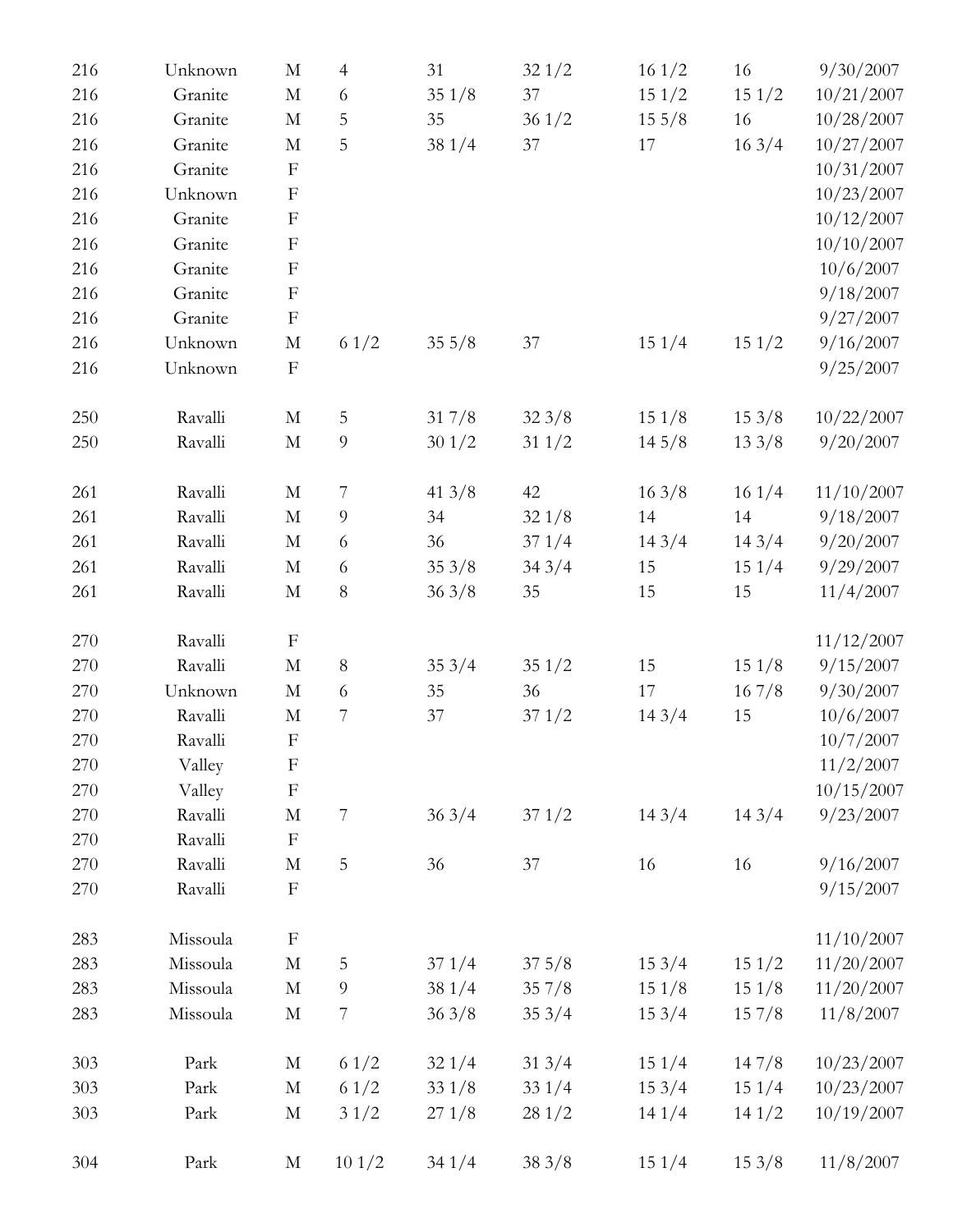| 305 | Park            | М                         | 91/2           | 381/4  | 381/8           | 145/8           | 141/2           | 10/21/2007 |
|-----|-----------------|---------------------------|----------------|--------|-----------------|-----------------|-----------------|------------|
| 315 | Beaverhead      | $\mathbf M$               | 41/2           | 343/8  | $30\frac{5}{8}$ | 15              | 15              | 11/10/2007 |
| 315 | Beaverhead      | $\mathbf M$               | 61/2           | 35     | 345/8           | 151/2           | 151/4           | 10/23/2007 |
| 380 | Broadwater      | $\mathbf M$               | 61/2           | 361/8  | 38              | 151/2           | $15\frac{5}{8}$ | 10/8/2007  |
| 380 | Broadwater      | $\mathbf M$               | 41/2           | 33     | 331/4           | 6               | 6               | 10/30/2007 |
| 380 | Broadwater      | $\mathbf{F}$              |                |        |                 |                 |                 | 10/27/2007 |
| 380 |                 | M                         | $\overline{7}$ | 351/2  | 313/8           | 147/8           | 141/2           | 9/21/2007  |
| 380 |                 | $\mathbf M$               | 5              | 345/8  | 317/8           | $15\frac{5}{8}$ | 157/8           | 9/21/2007  |
| 380 | Broadwater      | $\boldsymbol{F}$          |                |        |                 |                 |                 | 9/25/2007  |
| 380 | Broadwater      | $\boldsymbol{F}$          |                |        |                 |                 |                 | 9/22/2007  |
| 380 | Broadwater      | $\boldsymbol{\mathrm{F}}$ |                |        |                 |                 |                 | 9/19/2007  |
| 421 | Teton           | $\mathbf M$               | 71/2           | 333/4  | 351/4           | 143/4           | 143/4           | 11/17/2007 |
| 421 | Teton           | $\mathbf M$               | 61/2           | 36     | 141/4           | 30              | 121/8           | 9/19/2007  |
| 422 | Teton           | $\mathbf M$               | 81/2           | 36     | 361/4           | 15              | 151/8           | 11/7/2007  |
| 422 | Lewis And Clark | $\mathbf M$               | 71/2           | 35     | 381/4           | 141/2           | 143/4           | 11/16/2007 |
| 422 | Lewis And Clark | $\mathbf M$               | 71/2           | 351/2  | 353/8           | 151/2           | 151/4           | 11/17/2007 |
| 422 | Teton           |                           | 61/2           | 371/2  | 373/4           | 161/2           | 161/2           | 11/5/2007  |
| 422 | Lewis And Clark | M                         | 71/2           | 33     | 341/2           | 15              | 151/4           | 10/28/2007 |
| 422 | Lewis And Clark | $\mathbf M$               | 81/2           | 39     | 38              | 153/4           | 151/2           | 11/16/2007 |
| 422 | Teton           | $\mathbf M$               | 81/2           | $37\,$ | 413/4           | 15              | 15              | 11/20/2007 |
| 422 | Unknown         | $\boldsymbol{F}$          |                |        |                 |                 |                 | 10/9/2007  |
| 422 | Lewis And Clark | $\boldsymbol{F}$          |                |        |                 |                 |                 | 9/27/2007  |
| 422 | Lewis And Clark | $\boldsymbol{\mathrm{F}}$ |                |        |                 |                 |                 | 9/27/2007  |
| 422 | Teton           | $\boldsymbol{F}$          |                |        |                 |                 |                 | 9/30/2007  |
| 422 | Teton           | $\mathbf{F}$              |                |        |                 |                 |                 | 9/20/2007  |
| 422 | Teton           | $\boldsymbol{\mathrm{F}}$ |                |        |                 |                 |                 | 9/16/2007  |
| 423 | Lewis And Clark | M                         | 71/2           | 353/4  | 363/4           | 141/2           | 141/2           | 11/10/2007 |
| 423 | Lewis And Clark | $\mathbf M$               | 61/2           | $40\,$ | 41              | 15              | 151/2           | 11/23/2007 |
| 423 | Teton           | М                         | 81/2           | 391/2  | 383/4           | 161/8           | 161/2           | 11/14/2007 |
| 423 | Teton           | M                         | 51/2           | 35     | 351/4           | 163/4           | 163/4           | 11/19/2007 |
| 423 | Teton           | $\mathbf M$               | 91/2           | 35     | 37              | 153/4           | 151/2           | 11/24/2007 |
| 423 | Unknown         | $\mathbf{F}$              |                |        |                 |                 |                 | 10/18/2007 |
| 423 | Unknown         | F                         |                |        |                 |                 |                 | 10/8/2007  |
| 423 | Teton           | $\boldsymbol{F}$          |                |        |                 |                 |                 | 9/21/2007  |
| 424 | Lewis And Clark | M                         | 101/2          | 39     | 41 $1/4$        | 153/4           | 153/4           | 11/6/2007  |
| 424 | Lewis And Clark | $\mathbf M$               | 71/2           | 361/2  | 353/4           | 143/4           | 143/4           | 11/4/2007  |
| 424 | Lewis And Clark | M                         | 61/2           | 361/4  | 351/4           | 143/4           | 147/8           | 11/1/2007  |
| 424 | Lewis And Clark | $\mathbf M$               | 81/2           | 381/4  | 371/2           | 151/2           | 151/2           | 11/10/2007 |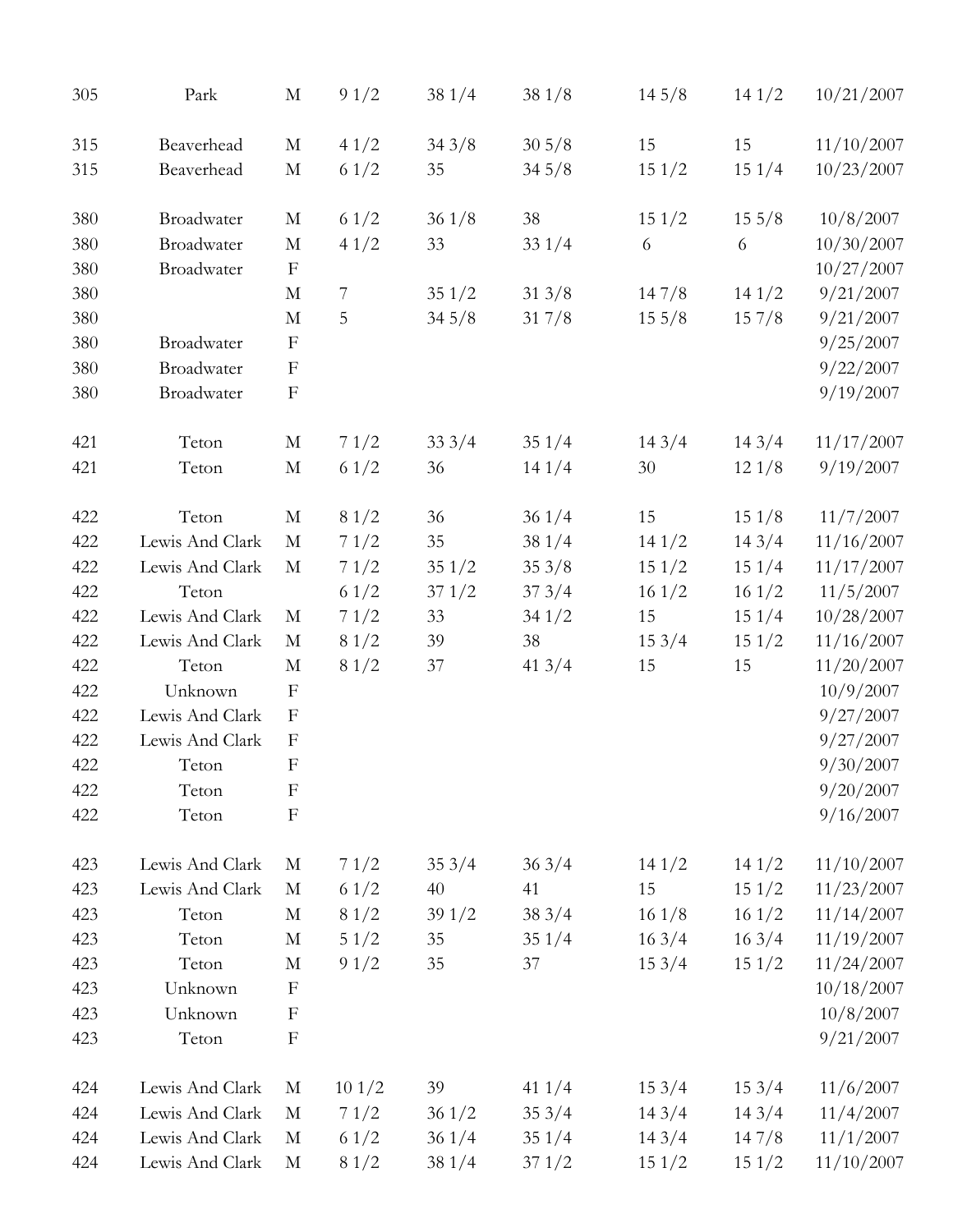| 424 | Lewis And Clark | M                         | 81/2           | 401/2           | 391/8           | 14              | 141/4           | 11/15/2007 |
|-----|-----------------|---------------------------|----------------|-----------------|-----------------|-----------------|-----------------|------------|
| 424 | Lewis And Clark | $\mathbf M$               | 71/2           | 35              | 361/2           | 145/8           | 151/2           | 11/23/2007 |
| 424 | Unknown         | $\boldsymbol{\mathrm{F}}$ |                |                 |                 |                 |                 | 10/17/2007 |
| 424 | Lewis & Clark   | $\boldsymbol{\mathrm{F}}$ |                |                 |                 |                 |                 | 10/10/2007 |
| 424 | Unknown         | $\boldsymbol{\mathrm{F}}$ |                |                 |                 |                 |                 | 9/28/2007  |
| 441 | Teton           | M                         | 7              | 387/8           | 38              | 153/8           | 151/2           | 11/22/2007 |
| 441 | Toole           | $\mathbf M$               | 5              | $28\,$          | 261/2           | $13\,5/8$       | 131/8           | 11/22/2007 |
| 441 | Teton           | $\mathbf M$               | 6              | 351/4           | 351/2           | 141/2           | 141/2           | 11/17/2007 |
| 441 | Teton           | $\mathbf M$               | 41/2           |                 |                 | $\overline{4}$  | $\overline{4}$  | 11/13/2007 |
| 441 | Teton           | $\mathbf M$               | 81/2           | 39              | 381/4           | 141/4           | 141/2           | 9/17/2007  |
| 455 | Cascade         | $\mathbf M$               | 71/2           | $32\,$          | 263/4           | $14\frac{5}{8}$ | 143/4           | 11/25/2007 |
| 482 | Fergus          | $\boldsymbol{\mathrm{F}}$ |                |                 |                 |                 |                 | 10/8/2007  |
| 482 | Fergus          | $\boldsymbol{\mathrm{F}}$ |                |                 |                 |                 |                 | 9/15/2007  |
| 482 | Fergus          | $\mathbf M$               | 61/2           | 351/4           | 371/2           | 15              | 15              | 11/19/2007 |
| 482 | Fergus          | $\mathbf M$               | 61/2           | 401/4           | 421/8           | 153/4           | 157/8           | 11/21/2007 |
| 482 | Fergus          | $\mathbf M$               | $51/2$         | 391/2           | 351/2           | 153/4           | 153/4           | 9/15/2007  |
| 482 | Fergus          | $\mathbf M$               | 41/2           | 351/2           | 343/8           | 153/4           | 153/8           | 11/20/2007 |
| 482 | Fergus          | $\boldsymbol{F}$          |                |                 |                 |                 |                 | 11/12/2007 |
| 482 | Fergus          | M                         | 81/2           | 361/2           | 371/8           | 141/2           | 141/2           | 11/4/2007  |
| 482 | Fergus          | $\mathbf M$               | 71/2           | $36\frac{5}{8}$ | 437/8           | 153/8           | 151/8           | 11/3/2007  |
| 482 | Fergus          | $\mathbf F$               |                |                 |                 |                 |                 | 10/30/2007 |
| 482 | Fergus          | $\mathbf F$               |                |                 |                 |                 |                 | 10/27/2007 |
| 482 | Fergus          | $\mathbf M$               | 61/2           | 373/4           | 361/2           | 143/4           | 147/8           | 10/26/2007 |
| 482 | Unknown         | $\mathbf{F}$              |                |                 |                 |                 |                 | 10/19/2007 |
| 482 | Fergus          | $\mathbf M$               | 91/2           | 351/4           | 363/8           | 15              | 147/8           | 10/19/2007 |
| 482 | Fergus          | $\mathbf M$               | 71/2           | 391/4           | 391/2           | 153/8           | 153/8           | 10/19/2007 |
| 482 | Fergus          | $\mathbf M$               | 71/2           | 401/8           | 371/8           | 151/2           | 151/2           | 10/18/2007 |
| 482 | Fergus          | $\mathbf M$               | 51/2           | 421/8           | 403/8           | 163/4           | $16\frac{5}{8}$ | 10/13/2007 |
| 482 | Fergus          | $\mathbf F$               |                |                 |                 |                 |                 | 10/13/2007 |
| 482 | Fergus          | M                         | 51/2           | 371/8           | 381/2           | 147/8           | 15              | 10/13/2007 |
| 482 | Fergus          | $\mathbf M$               | $5\ 1/2$       | 373/8           | 391/8           | 153/4           | 161/8           | 10/9/2007  |
| 482 | Fergus          | $\mathbf M$               | 81/2           | 421/2           | 423/8           | 157/8           | 157/8           | 9/19/2007  |
| 482 | Fergus          | M                         | 81/2           | 351/4           |                 |                 |                 | 9/18/2007  |
| 482 | Fergus          | $\mathbf M$               | 61/2           | 381/2           | 371/8           | 153/4           | 157/8           | 9/22/2007  |
| 482 | Fergus          | $\mathbf F$               |                |                 |                 |                 |                 | 9/15/2007  |
| 500 | Park            | $\mathbf M$               | $\overline{7}$ | 311/2           | $32\frac{5}{8}$ | $13\,5/8$       | $13\frac{5}{8}$ | 9/15/2007  |
| 500 | Park            | $\mathbf M$               | $\overline{4}$ | 267/8           | 251/2           | 14              | 14              | 9/18/2007  |
| 500 | Park            | M                         | 6              | 303/4           | 31              | 141/2           | 141/2           | 9/15/2007  |
| 501 | Park            | М                         | 91/2           | 37              | 373/4           | 14              | 14              | 9/25/2007  |
| 501 | Park            | M                         | 71/2           | 31              | 313/4           | $13\,5/8$       | $13\,5/8$       | 9/15/2007  |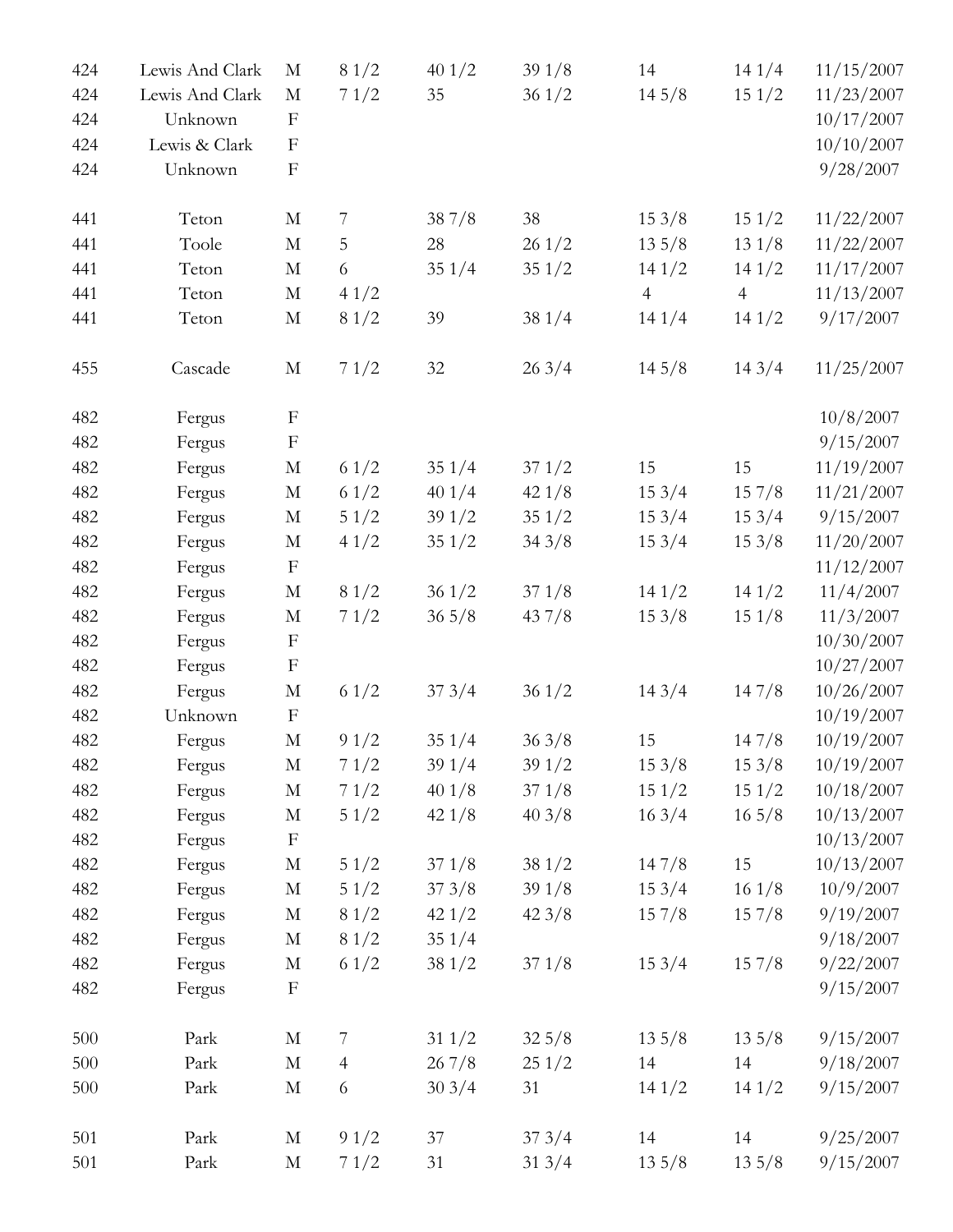| 501 | Park     | $\mathbf M$               | 61/2           | 321/2           | 321/2            | $13\frac{5}{8}$  | $13\frac{5}{8}$  | 9/15/2007  |
|-----|----------|---------------------------|----------------|-----------------|------------------|------------------|------------------|------------|
| 503 | Carbon   | $\mathbf M$               | 6              | 321/4           | $31 \frac{1}{2}$ | 143/8            | 143/8            | 11/24/2007 |
| 503 | Carbon   | $\mathbf M$               | 12             | 301/2           | 323/4            | 141/2            | 143/4            | 11/22/2007 |
| 503 | Carbon   | $\mathbf M$               | 51/2           | 29              | 313/8            | 15               | 143/4            | 11/16/2007 |
| 622 | Valley   | M                         | $8\,$          | 363/8           | 34               | 151/2            | 151/4            | 9/18/2007  |
| 622 | Phillips | $\mathbf M$               | $8\,$          | 383/4           | 35               | 151/2            | $15\frac{5}{8}$  | 11/3/2007  |
| 622 | Valley   | $\mathbf M$               | $8\,$          | 361/2           | 321/4            | 141/2            | 145/8            | 10/29/2007 |
| 622 | Valley   | $\mathbf M$               | 7              | 363/4           | 371/2            | 151/4            | 151/4            | 10/28/2007 |
| 622 | Phillips | $\mathbf M$               | 41/2           |                 |                  | 153/4            | 153/4            | 10/13/2007 |
| 622 | Phillips | $\mathbf M$               | 41/2           |                 |                  | 153/4            | 16               | 10/18/2007 |
| 622 | Valley   | $\mathbf M$               | $10\,$         | 367/8           | 363/4            | 14               | 14               | 10/6/2007  |
| 680 | Blaine   | $\boldsymbol{\mathrm{F}}$ |                |                 |                  |                  |                  | 9/29/2007  |
| 680 | Blaine   | $\boldsymbol{\mathrm{F}}$ |                |                 |                  |                  |                  | 11/20/2007 |
| 680 | Blaine   | $\boldsymbol{\mathrm{F}}$ |                |                 |                  |                  |                  | 10/15/2007 |
| 680 | Chouteau | $\boldsymbol{\mathrm{F}}$ |                |                 |                  |                  |                  | 10/20/2007 |
| 680 | Blaine   | $\boldsymbol{\mathrm{F}}$ |                |                 |                  |                  |                  | 9/22/2007  |
| 680 | Blaine   | $\boldsymbol{F}$          |                |                 |                  |                  |                  | 9/26/2007  |
| 680 | Blaine   | $\boldsymbol{\mathrm{F}}$ |                |                 |                  |                  |                  | 11/10/2007 |
| 680 | Blaine   | $\boldsymbol{\mathrm{F}}$ |                |                 |                  |                  |                  | 9/27/2007  |
| 680 | Blaine   | $\mathbf F$               |                |                 |                  |                  |                  | 10/20/2007 |
| 680 | Blaine   | $\boldsymbol{\mathrm{F}}$ |                |                 |                  |                  |                  | 10/2/2007  |
| 680 | Blaine   | $\boldsymbol{\mathrm{F}}$ |                |                 |                  |                  |                  | 10/2/2007  |
| 680 | Blaine   | $\boldsymbol{\mathrm{F}}$ |                |                 |                  |                  |                  | 11/14/2007 |
| 680 | Blaine   | $\boldsymbol{\mathrm{F}}$ |                |                 |                  |                  |                  | 11/3/2007  |
| 680 | Blaine   | $\mathbf M$               | 81/2           | 463/8           | 361/2            | 151/4            | 153/8            | 11/9/2007  |
| 680 | Blaine   | M                         | 9              | 401/2           | 41               | 161/8            | 161/4            | 10/14/2007 |
| 680 | Blaine   | $\mathbf M$               | $\overline{7}$ | 43              | 39               | 163/4            | 161/2            | 10/24/2007 |
| 680 | Blaine   | $\mathbf M$               | $\overline{4}$ | 311/2           | 32               | 16               | 161/2            | 9/25/2007  |
| 680 | Blaine   | M                         | 6              | 387/8           | 34               | 157/8            | 157/8            | 11/8/2007  |
| 680 | Blaine   | $\mathbf M$               | $8\,$          | 403/8           | 41 $1/4$         | 16               | 16               | 10/26/2007 |
| 680 | Blaine   | $\mathbf M$               | 6              | 361/4           | 381/2            | 171/8            | 171/8            | 11/1/2007  |
| 680 | Blaine   | M                         | 4              | 361/8           | $35\frac{5}{8}$  | $16\frac{5}{8}$  | 163/8            | 9/15/2007  |
| 680 |          | $\mathbf M$               | $8\,$          | 39              | 381/8            | 161/2            | 161/2            | 9/17/2007  |
| 680 | Blaine   | $\mathbf M$               | 11             | 417/8           | $37\frac{5}{8}$  | 161/4            | 161/8            | 10/15/2007 |
| 680 | Blaine   | $\mathbf{F}$              |                |                 |                  |                  |                  | 11/3/2007  |
| 680 | Blaine   | $\mathbf M$               | 10             | 371/4           | 381/2            | $16 \frac{3}{4}$ | $16 \frac{3}{4}$ | 9/16/2007  |
| 680 | Blaine   | $\mathbf M$               | $\overline{7}$ | 35              | 353/4            | 151/2            | 153/4            | 9/15/2007  |
| 680 | Blaine   | M                         | 9              | $40\frac{5}{8}$ | 381/4            | $16\frac{5}{8}$  | 161/2            | 9/17/2007  |
| 680 | Blaine   | M                         | 10             | 391/4           | 41 $1/2$         | 161/2            | 161/8            | 9/15/2007  |
| 680 | Blaine   | $\mathbf M$               | $\overline{7}$ | 303/4           | 363/4            | 17               | 17               | 9/15/2007  |
| 680 | Blaine   | $\mathbf M$               | $\overline{4}$ | 351/2           | 34               | 15               | 151/2            | 9/15/2007  |
| 680 | Blaine   | $\mathbf M$               | 7              | 383/4           | 391/2            | 153/8            | 151/2            | 10/27/2007 |